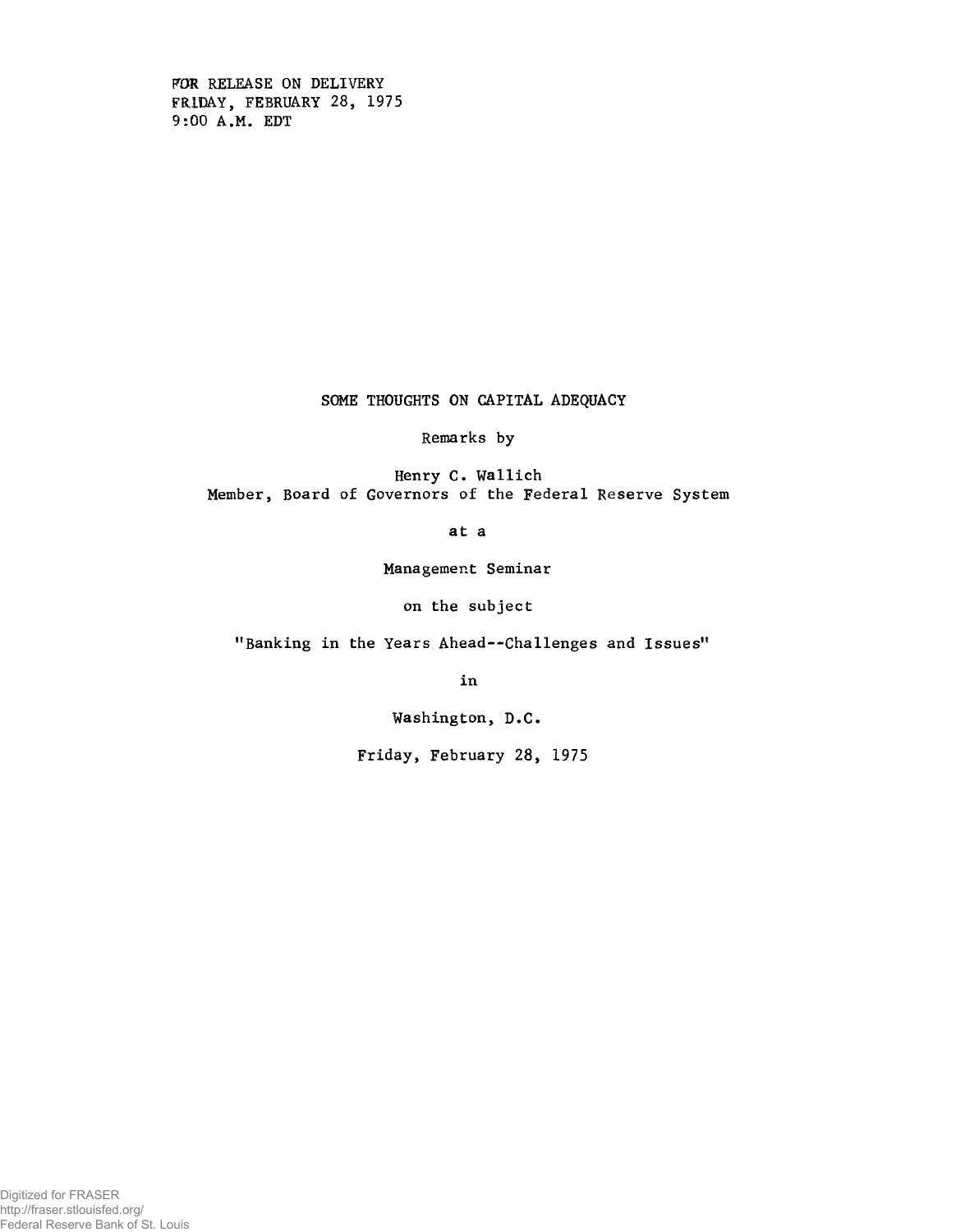## SOME THOUGHTS ON CAPITAL ADEQUACY

Remarks by

Henry C. Wallich Member, Board of Governors of the Federal Reserve System

at a

Management Seminar

on the subject

"Banking in the Years Ahead--Challenges and Issues"

in

Washington, D.C.

Friday, February 28, 1975

The "pause" on bank holding company expansion instituted by the Federal Reserve Board in June, 1974, indicated the Board's concern about the present level of capitalization of many of our largest banks, in addition to its concern over the heavy use of purchased funds. Since that date the markets have not been propitious for issuance of either bank equity or subordinated debt, and the principal effect of the "pause" has been to slow down bank expansion. Now, however, the markets are entering into a different phase that may make financing more feasible. At the same time, loan demand has softened materially. In this new constellation of circumstances therefore the problem of bank capital takes on a new look. Capital adequacy now can be viewed mainly in terms of achieving it through appropriate internal and external financing.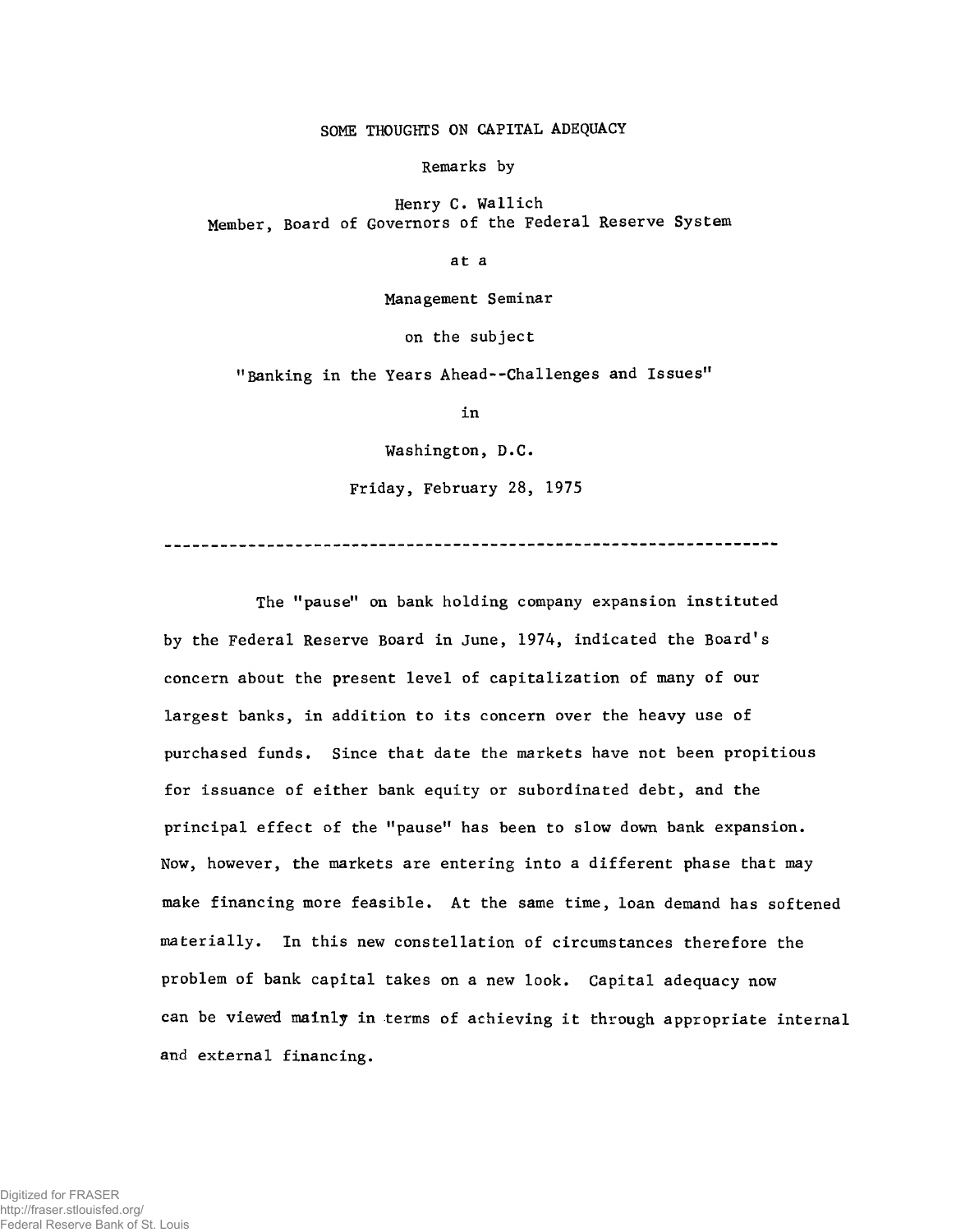The behavior of the stock and bond markets suggests that many banks may find opportunities to issue subordinated debt capital earlier than new equity. This puts debt capital in the foreground of any discussion of bank capital adequacy. As you all know, the Comptroller since 1962 has accepted subordinated debt capital equal to 50 per cent of equity capital plus reserves. The Federal Reserve Board has not so far pronounced itself on the matter. The comments I am about to make are therefore entirely my own, and it would not be appropriate for me to go too deeply into specifics. But I think it may be halpful to you if I lay out some of the broad aspects of the bank capital problem and the place of debt capital within it.

Debt capital has the advantage of being cheaper than equity capital because of the tax deductibility of the interest paid. Debt capital has an added cost advantage when the interest rate is below the amount that must be earned on the equity. In times of inflation, debt capital has still a further advantage in that it reduces the net creditor position of a bank. As you know, net creditors, other things equal, tend to lose from inflation, while net debtors tend to gain. If the accounts of the banking system were restated in terms of the price level accounting technique, as recommended by the Financial Accounting Standards Board, this condition as it affects banks would become more clearly apparent.

Debt capital, however, has significant drawbacks from the point of view of the over-all safety of the banking system. Thanks to its subordination to deposits it does protect the depositor. But unlike equity capital, it provides no cushion for the absorption of losses. Thus, it leaves unprotected several other parties that have a legitimate interest in the safety of the banking system -- the

- **2**-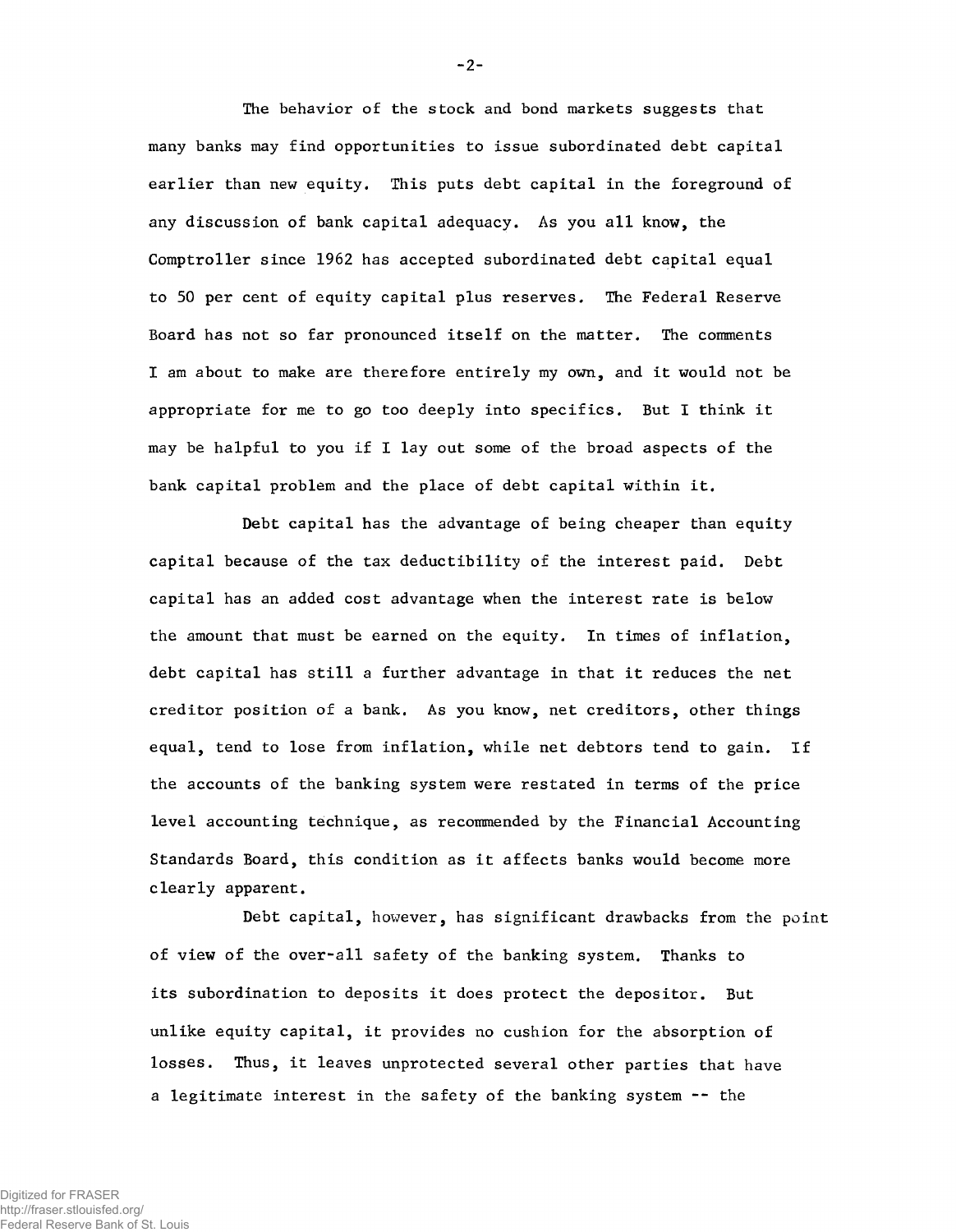borrower who needs a reliable source of credit, the insurer, the central bank as a potential lender of last resort, and, broadly speaking, the entire community which has an interest in a sound banking and monetary system that goes beyond its interest in the solvency of business generally.

Clearly, to rely on subordinated debt in lieu of equity may be appropriate for different banks in different degree. Factors like the equity ratios of the bank, its policies with respect to purchased funds, its ability to displace debt capital with equity from retention over time, the maturity of the debt, the bank's prospective ability to deal with the problem of repayments, and the nature of the covenants associated with the debt all are obviously relevant.

If debt capital is to be limited to some fraction of equity capital, then the appropriate level of total capitalization, debt plus equity, needs to be examined. There are no good answers to this obviously important question. Statisticians have failed to unearth a good relationship between bank capital and bank failure. Apparently, in cases where banks have failed, it has been predominantly for reasons other than inadequate capital. Nor do insurance-type calculations, based on past loss experience and some high multiple coverage of that experience, suggest to me any reliable guide. The nature of banking risks unfortunately is not actuarial. It resembles, rather, the risks inherent in a common stock, which analysts have divided into the "own risk" of the stock and its "systematic" or market risk. The use of the Beta factor familiar to stock market analysts rests on this

Digitized for FRASER http://fraser.stlouisfed.org/ Federal Reserve Bank of St. Louis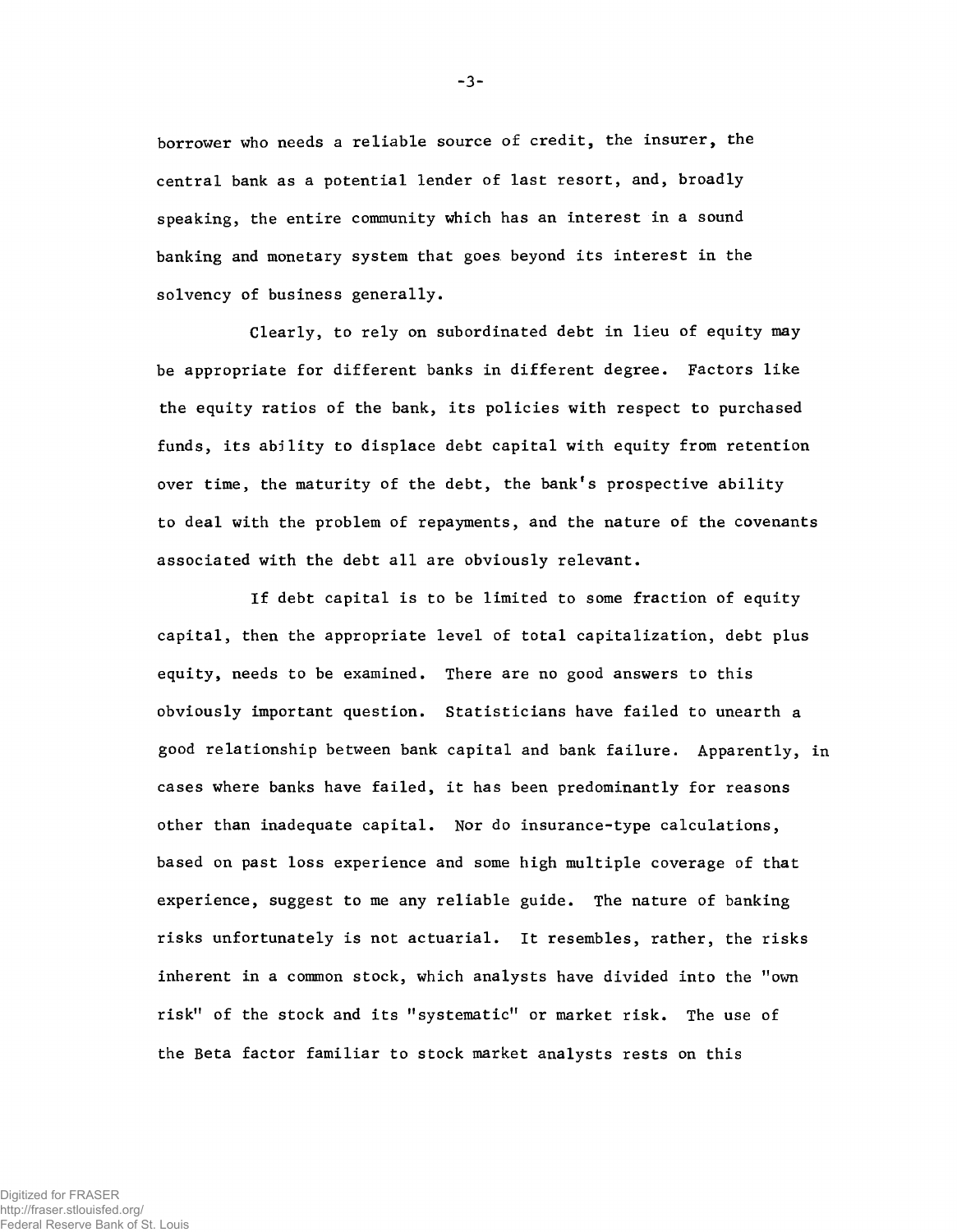distinction. The "own risk" can be met by diversification. The market risk is something the holder must bear.

Applying this reasoning to banks, one concludes that the "own risk" is that of particular misfortunes or errors of judgment that may hurt a bank and that quite likely could be guarded against on the basis of actuarial principles. But the "market risk" which relates to the prosperity, or lack of it, of the entire economy is something that is essentially unpredictable on the basis of past experience. A broader judgment is required.

Today, we do not need to make such a judgment in precise quantitative terms. Unless bank capital in the past was grossly excessive, it is clear that today the degree of protection of many banks provided by capital is less than adequate. Capital ratios of banks have declined. For instance, the ratio of equity (including reserves) to risk assets declined from 11.2 per cent to 8.4 per cent during the period 1969 through 1973, the ratio of equity to total assets declined from 7.8 per cent to 6.3 per cent, and the ratio of equity to total liabilities including capital notes and debentures less cash and due from banks declined from 10.3 per cent to 8.5 per cent. It would be difficult to argue that while this was going on, the degree of risk in the banking business has tended to move anywhere but up. More protection, therefore, is needed for many banks, although circumstances differ widely among banks. This protection could take the form of more capital, but it also could, and in fact to a moderate extent already has taken, the form of fuller deposit insurance.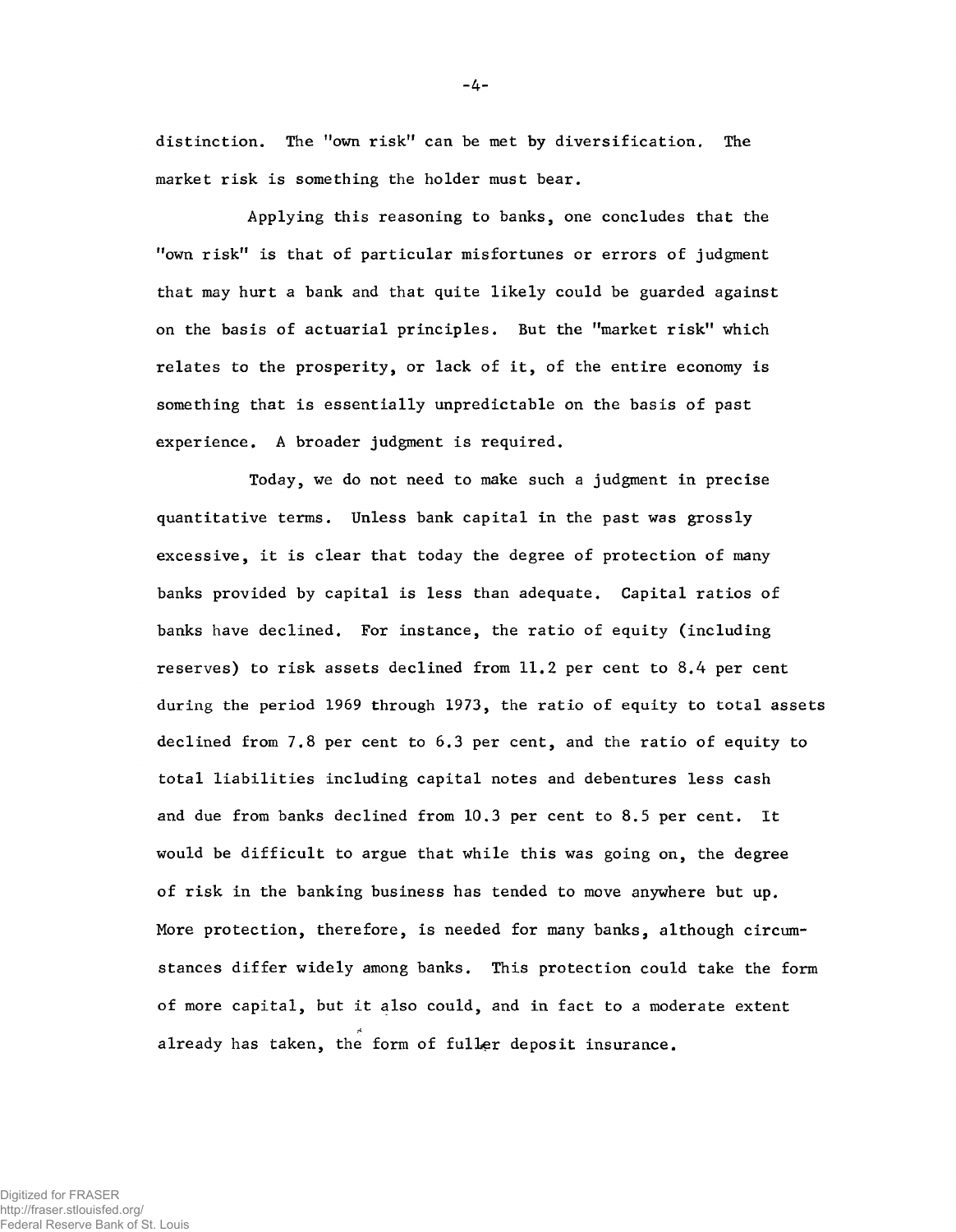It has sometimes been said that the need for more bank capital is the result of inflation, and that at high rates of inflation it is simply not possible for banks to generate enough capital from earnings. The first of these statements deserves to be questioned, although the second would have a relevant core of truth if inflation were to continue at a high level, which I do not expect. Over the years 1969-73, demand deposits increased at an average annual rate of 6.1 per cent, demand plus time deposits (excluding large CD's) increased by 8.4 per cent. A bank earning something better than 10 per cent on its equity, as was the case in recent years for many banks, and retaining something like three-fourths of these earnings, would have been able to match that rate of deposit growth with equity growth from internal accumulation.

What caused bank assets, for the system as a whole, to rise at an annual rate of roughly 13 per cent during 1969-73, thus far outstripping any possible growth of equity from normal retentions, was the use of purchased funds which enabled the banking system to increase its share in the total supply of credit. I am not arguing, of course, that banks ought to be able to finance their capital requirements entirely from internal sources. But since estimates made by various analysts of the amounts of new bank capital to be raised in the market sometimes reach remarkable levels, I wanted to point out that apart from the effect of purchased funds, a large part of capital needs could have been covered from retentions. On the other hand, if the banking industry finds it desirable, from a profit maximizing point of view, to increase its share of the total credit business,

 $-5-$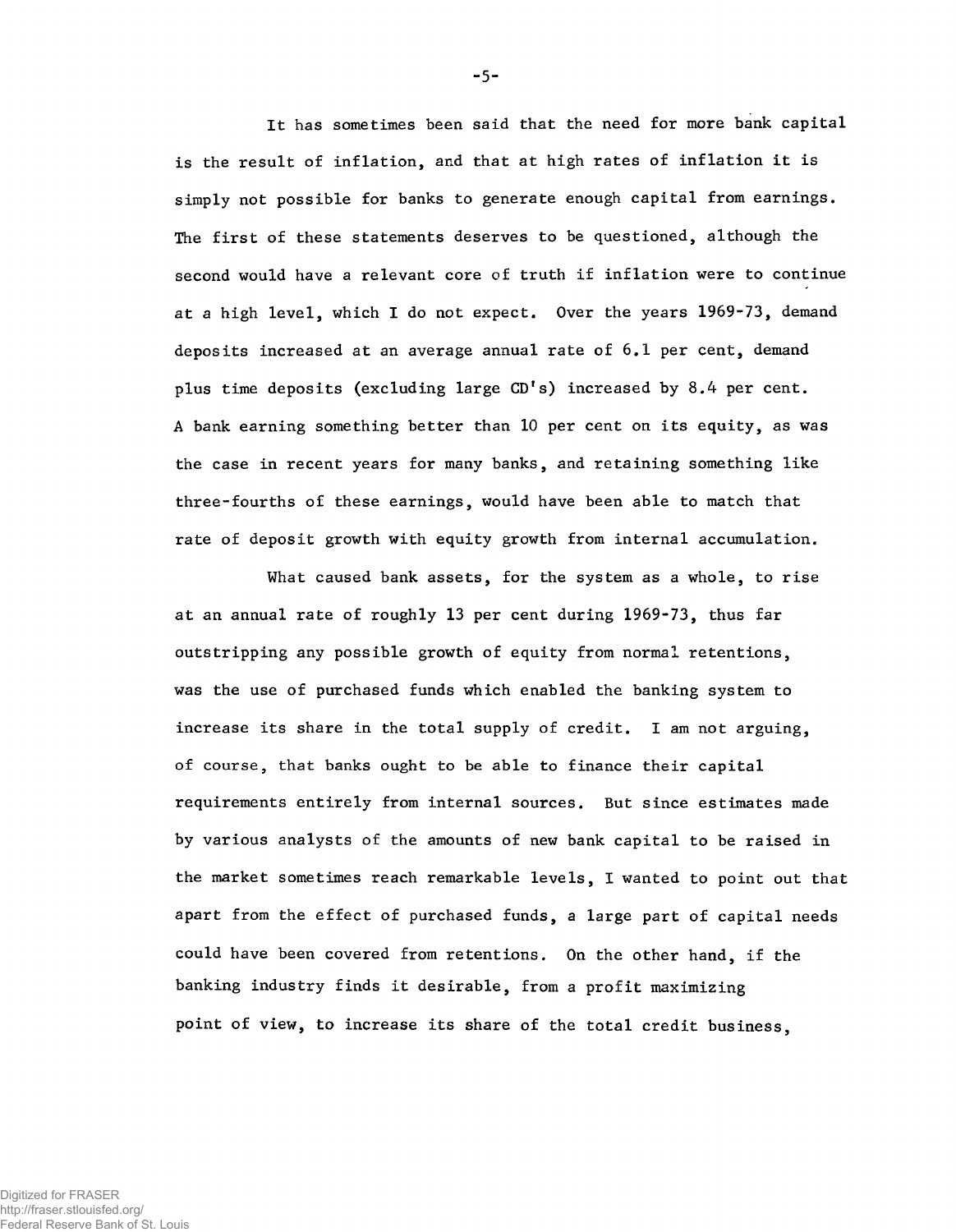it seems not unreasonable to expect that banks back up this bigger share by externally raising appropriate amounts of capital.

The concern that is sometimes expressed that large-scale equity or debt financing by the banking system would unduly further increase the already very heavy prospective burden upon our capital markets is, in my view, greatly overstated. This applies in particular to debt financing -- the amount of equity that can be absorbed by the market is of course more limited than the amount of debt. An increase in bank debt, through the flotation of a subordinated bond or note, unlike debt issued by a nonfinancial borrower, produces no net drain of funds from the market. When the banking system issues such securities, it is paid, in effect, with checks on itself -- deposits go down, long-term subordinated debt goes up. The decline in deposits produces excess reserves, and if the central bank pursues a stable money supply policy, these excess reserves will be used by the bank to acquire additional assets. The increase in the demand for funds, in the form of a bank debt issue, is matched by an increase in the supply of funds, in the form of additional bank credit. The simultaneous increase in demand and supply will not, of course, occur in exactly the same sector of the credit markets.

The observation that an increase in bank capital does not absorb credit and therefore the nation's savings in the same manner as financing by nonbank businesses is reassuring. It implies that the capital needs of the banking system can be met without a drain on

Digitized for FRASER http://fraser.stlouisfed.org/ Federal Reserve Bank of St. Louis  $-6-$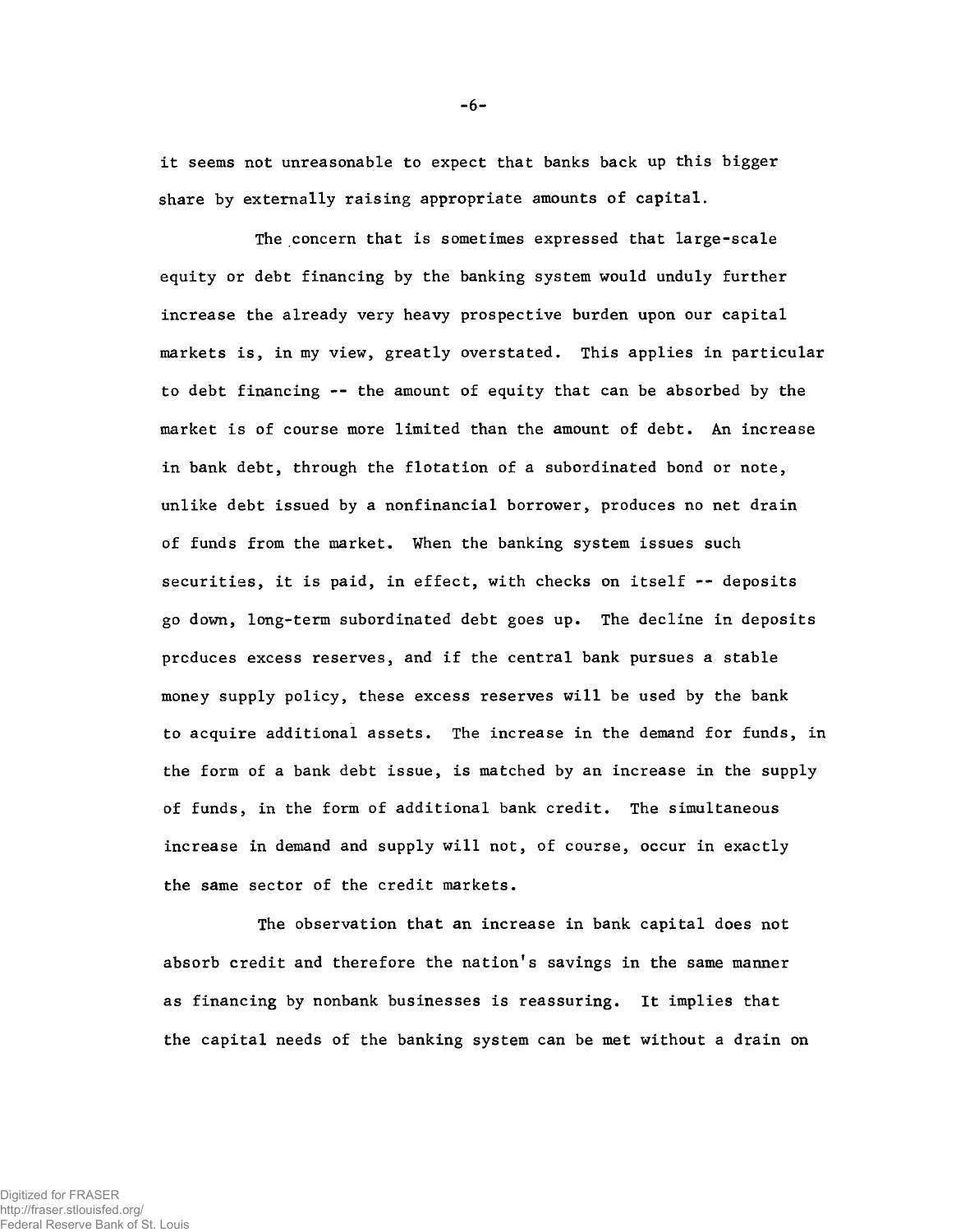the economy's scarce capital resources. Borrowing to build a plant, or a home, preempts resources from other uses. It has a social cost. Bank capital financing, in that sense, has no such social cost. Bank capital in effect is "created" like money, by the banking system.

This does not mean, however, that bank financing is costless to the private parties involved. Bank equity, and bank debt, must earn a competitive rate of return. The cost of earning this rate of return is borne by the users of bank services, primarily borrowers and depositors. The need to protect the user of bank services against bank failure thus increases the cost of the services to the users. The share of bank credit in total credit, the share of banks' time and savings deposits in total assets, and the share of bank-related payments in total payments is less that it would otherwise be.

There is an obvious inefficiency in allowing these costs and their allocative consequences to occur when, as I have noted, there is no equivalent social cost involved in the protection of the banking system through bank equity and debt. This is reflected in the familiar difference between the cost of self-insurance and pooled insurance, i.e., insurance sold by an insurance company that pools risks. Bank capital is essentially self-insurance; insurance provided by the FDIC is pooled insurance. Viewed as an insurance fund, the aggregate of all bank capital necessarily must be many times greater than the insurance fund of the FDIC, if the same degree of protection is to be provided by either route. Without meaning to comment on the relative adequacies of the two funds, I would note that the capital of the banking system exceeds the FDIC fund by more than a factor of 10.

 $-7-$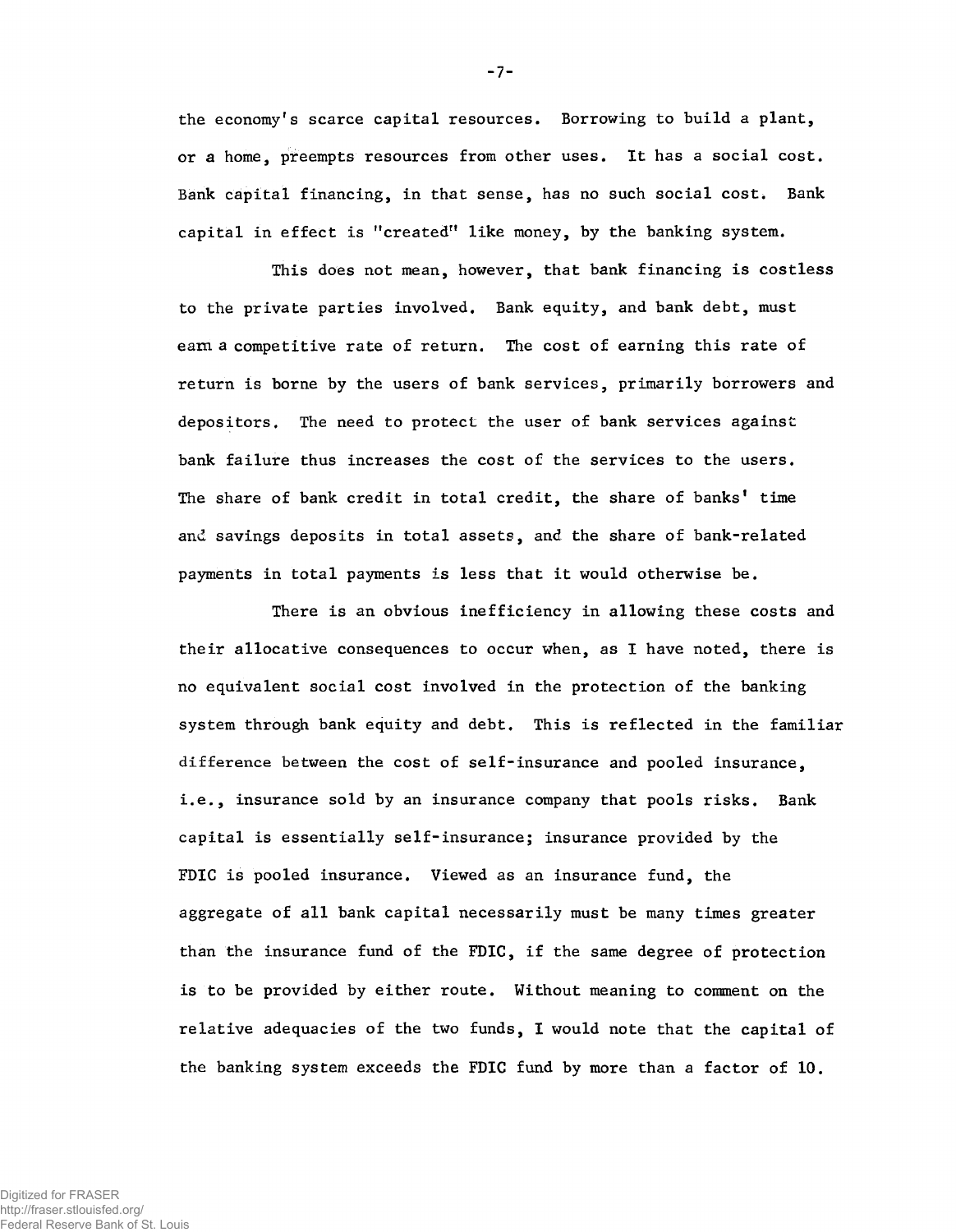I am sure you will not expect me to move, from this fundamental analysis, to the conclusion that we can do without bank capital because it would be cheaper to achieve one of the principal functions of bank capital by substituting deposit insurance. Full insurance of deposits would create new problems that have been discussed at the academic level for many years. I have always been skeptical of these academic proposals, because virtually riskless banking could encourage a kind of performance banking that might be very destabilizing for the economy. The technical problems involved, such as charging each bank an insurance premium proportionate to the risks assumed, and of monitoring these risks, are considerable. An attempt to institute an examination system equal to the demands of that kind of insurance system might imply less rather than more freedom and flexibility in bank operations.

What does emerge from the analysis is that there exists a trade-off of sorts between bank capital and deposit insurance. Congress has just made a moderate move along this trade-off curve, by raising the insured level of deposits from \$20,000 to \$40,000. This has raised the insured portion of total deposits in insured banks by 5 percentage points, from 61 per cent to 66 per cent. Further increases, to \$50,000, and even \$100,000, would raise the insured proportion only to 69 per cent and 72 per cent. In the course of time, this might become a useful direction in which to move. Obviously,

 $-8-$